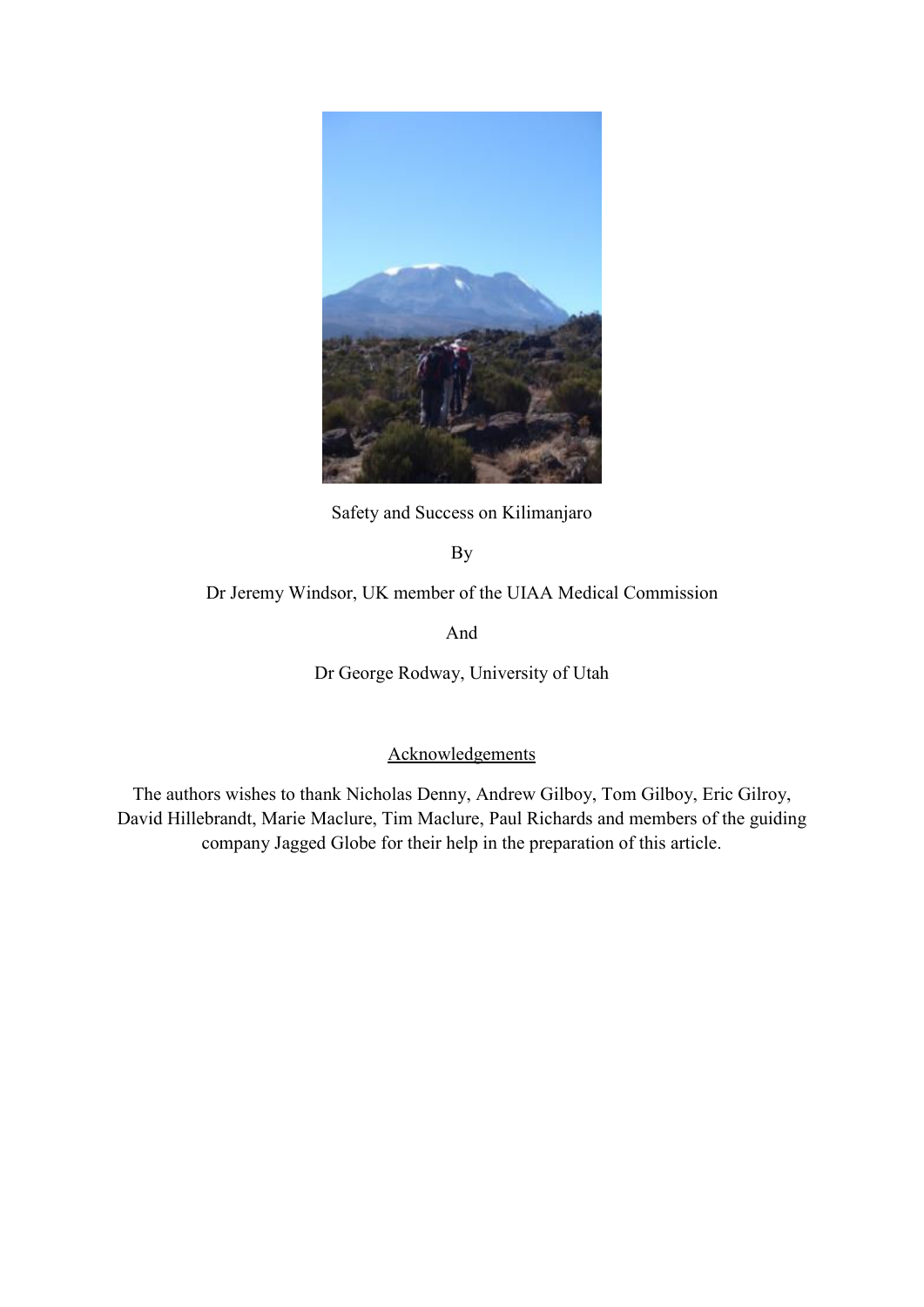## Ascent Profile

[1] Mti Mikubwa 2700m

[2] Shira Camp I 3350m

[3] Shira Camp II 3750m

- [4] Barranco Camp 3950m
- [5] Karanga Camp 3950m
- [6] Barafu Camp 4600m
- [7] Uhuru Peak 5895m



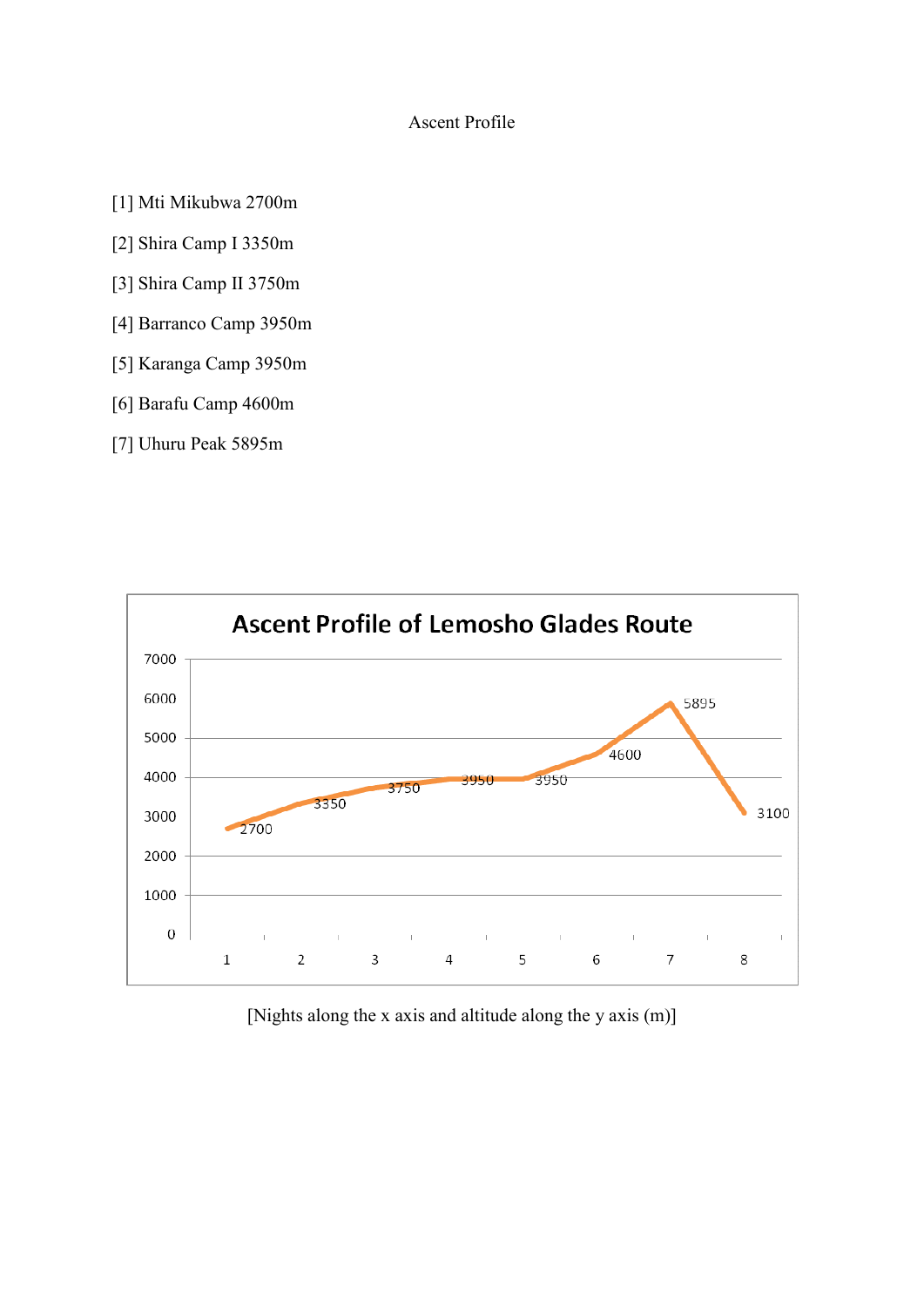| Mountain: | Kilimanjaro                                                                                                                                                                                                                                                                                                                                                                                                                                                                                                                                                                                                                                                                                                                                                   |
|-----------|---------------------------------------------------------------------------------------------------------------------------------------------------------------------------------------------------------------------------------------------------------------------------------------------------------------------------------------------------------------------------------------------------------------------------------------------------------------------------------------------------------------------------------------------------------------------------------------------------------------------------------------------------------------------------------------------------------------------------------------------------------------|
| Route:    | Lemosho Glades                                                                                                                                                                                                                                                                                                                                                                                                                                                                                                                                                                                                                                                                                                                                                |
| Altitude: | 5895m (19650ft)                                                                                                                                                                                                                                                                                                                                                                                                                                                                                                                                                                                                                                                                                                                                               |
| Location: | Tanzania (3° 4'33" S 37° 21' 12" E)                                                                                                                                                                                                                                                                                                                                                                                                                                                                                                                                                                                                                                                                                                                           |
| Access:   | The mountain is most easily accessed from the town of Arusha $(3^{\circ} 22)$<br>20.5' S 36° 41' 40.1" E). Arusha is a 1-2 hour journey by metal road from<br>Kilimanjaro International Airport (KIA). The journey to the Londrossi<br>Gate takes a further 3-4 hours along a mixture of metal and earth roads.                                                                                                                                                                                                                                                                                                                                                                                                                                               |
| Overview: | Strange as it may sound, Kilimanjaro is perhaps one of the most<br>dangerous mountains in the world. Despite reliable weather and<br>straightforward access, illness and injury are commonplace. Of the<br>40,000 visitors Kili attracts each year, between 50 and 75% turn back<br>before reaching the summit. In a recent study of 112 Finnish trekkers<br>on the Marangu route, only 53 (59%) made it to either Gilman's Point<br>or Uhuru Peak. What's the reason for this? In one word - altitude.<br>Altitude presents humans with a host of problems. On Kili the<br>combination of cold, dehydration and acute mountain sickness seems<br>to be responsible for turning most people back. Preventing these is the<br>key to climbing the mountain.    |
|           | Whilst the Marangu, Rongai and Machame approaches see the<br>majority of the traffic, the Lemosho Glades Route is proving to be an<br>increasingly popular alternative. The reasons for this are simple – the<br>route not only offers a beautiful trek through a range of stunning<br>habitats, but it also enjoys an ascent profile that allows aspiring<br>summitteers plenty of time to acclimatise. All in all, the Lemosho<br>Glades Route offers one of the best ways to climb the mountain safely!<br>"To my surprise during the whole of the trek I did not have any<br>headaches. "TM 2007.<br>"I now realize that high altitude climbing is primarily about good<br>acclimatisation, and then go for the top when your body is ready." EG<br>2007. |
|           |                                                                                                                                                                                                                                                                                                                                                                                                                                                                                                                                                                                                                                                                                                                                                               |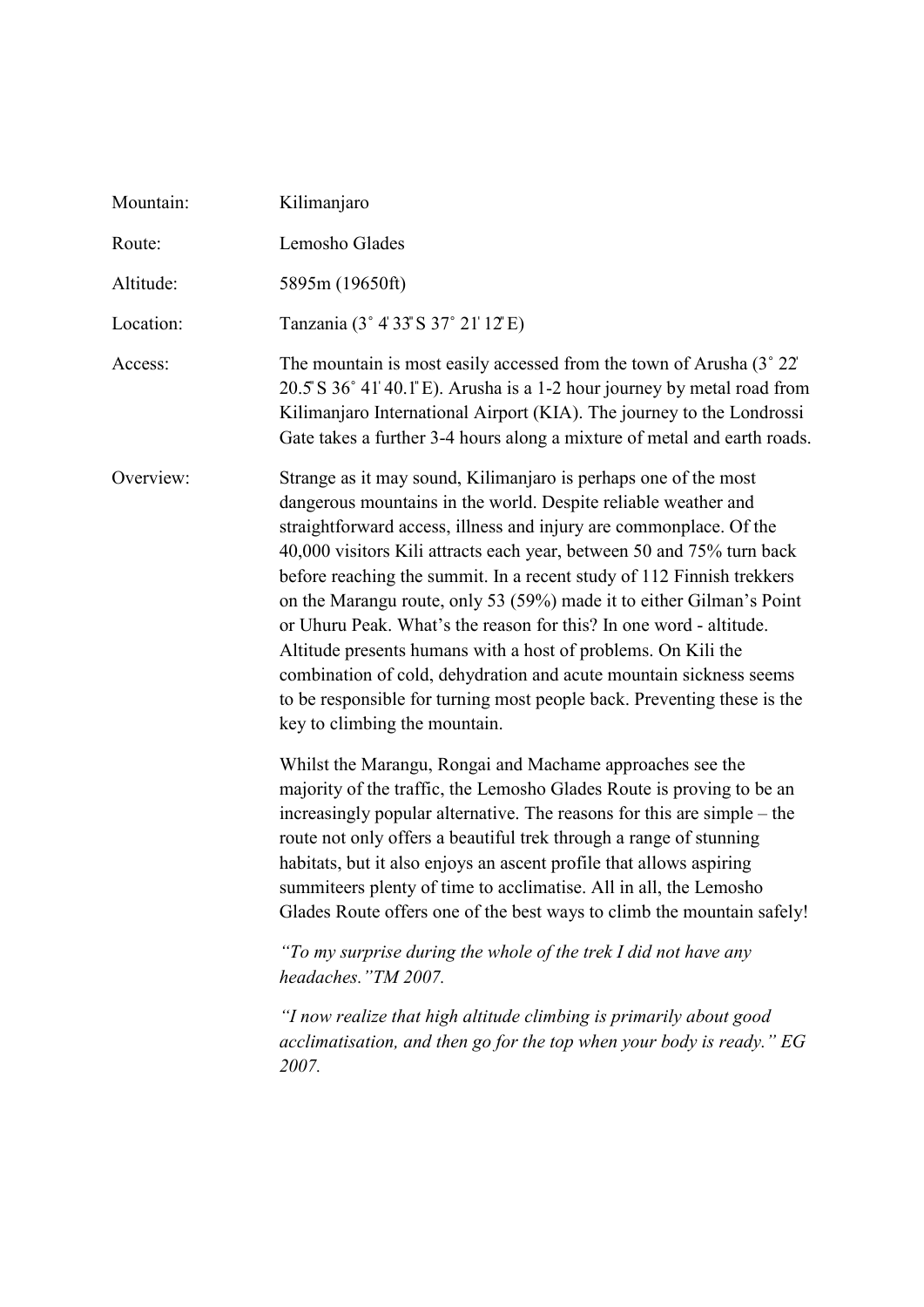

Route Description: The route begins close to the Londrossi Gate on the northern slopes of the mountain. Most trekking companies aim to start the route by the middle of the day. The first stage to Mti Mikubwa "Big Tree Camp" (2650m) is short and relaxing (2-4 hours). Despite walking in the warmest part of the day, ample tree cover and a gentle incline makes this an ideal way to start. However in wet conditions progress will be much slower since the rough earth track can turn to mud after a few days of steady rain. During the second day the forest falls away and temperatures start to rise. Make sure you have a sun hat, drinking water and sun block in your day sack – you'll need it! Expect to walk for 5-7 hours. Watch out for blisters – not only on the feet but also on the fingers too. A new pair of trekking poles can cause small, painful surprises! At Shira Camp I you'll have your first views of the mountain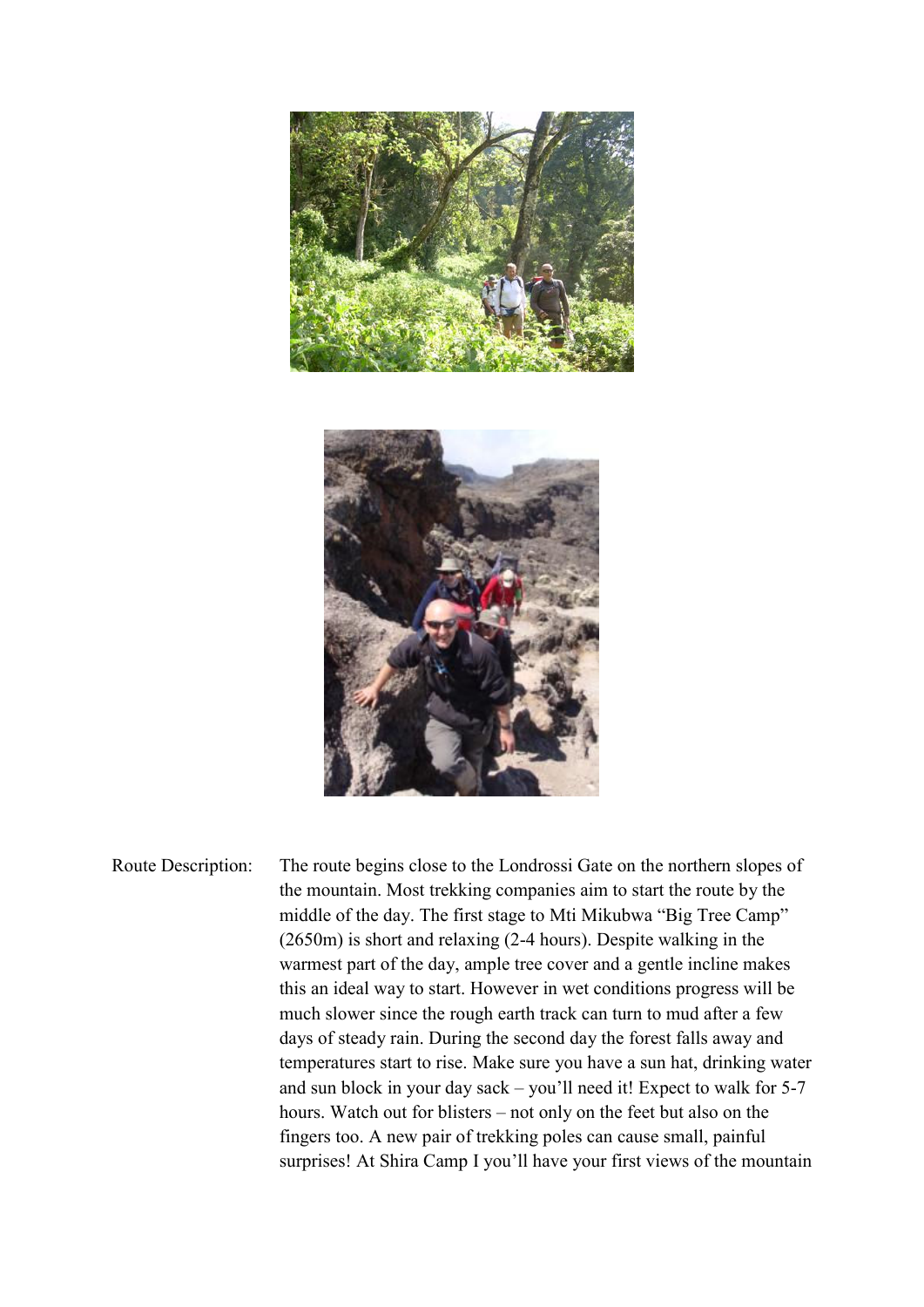and the long day will have felt worth it. At 3350m, the altitude will be a problem for some – resting heart rates will be higher (70-90 beats per minute) and the pulse oximeter will show a significant fall in arterial oxygen saturation (85-95%). After a few hours, the first signs of AMS will appear in some. These will be commonest in the younger, fitter members of the group who'd raced ahead of everyone else! Victims will be quiet and withdrawn – complaining of a throbbing headache when prompted. The first night's sleep at this altitude will often be a disappointment. Although second rate mattresses and cold sleeping bags will be blamed by some, the underlying reason for most is the altitude. The combination of periodic breathing and the increased need to urinate often leads to a broken night's sleep. The following morning, the first physical signs of altitude may be visible. It is common to see faces swollen and shiny with edema. Although this is sometimes linked to AMS, it rarely causes problems and vanishes in most by mid morning. Fortunately, the journey to Shira II (3850m) is a short one (2- 4 hours). However it's easy to take the wrong path and head off to the north or east. Make sure that you stay close to your guides and porters! At 3950m the next day's journey to the Barranco camp looks like a flat walk. Sadly, a closer inspection of the map reveals a number of ridges blocking the way. Fortunately, these have their advantages! At 4500m the Lava Tower offers a good opportunity for some more acclimatisation. A few hours spent here before descending to Barranco Camp will be of enormous help later. Barranco Camp can also be reached from the southern Umbwe route. This is an excellent escape route for those with AMS, HAPE or HACE since altitude can be lost quickly and safely. The first part of the next day is spent negotiating the Barranco Wall. Although steep in places, it's safe and fun! However it's not the place to take someone who's struggling with AMS – either rest at Barranco Camp for a day or head down. On the Barranco Wall you'll encounter groups on a shorter itinerary. Listen to them panting! Are they talking to each other? Are they enjoying the view? Probably not! They haven't given their body's a chance to acclimatise, but are still pushing on! At this point you're allowed a smile to yourself. Karanga Camp splits up a very long day and it's worth spending the night here. Next day, an early start should see you at Barafa Camp by lunchtime. Food, water and sleep are now required. Summit day starts at midnight!

 Summit day is long but worth it. Most groups start around midnight and aim to reach Uhuru Peak by dawn. A slow and steady approach will get most to the top in 6-8 hours (See Conditions). Thankfully, the descent is much quicker and you should be back in camp by lunchtime.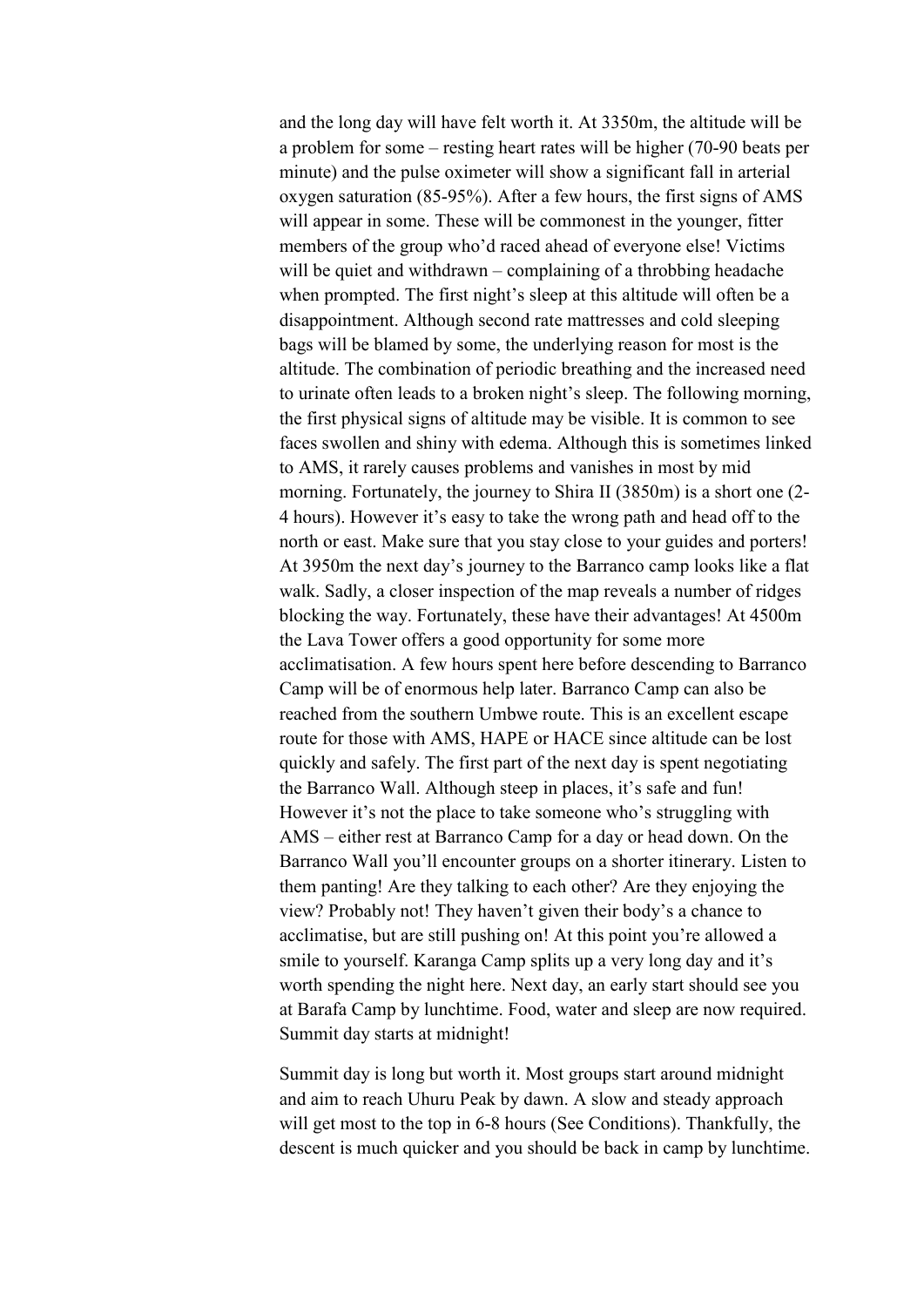Unfortunately the day is not quite over! There's still 3-4 hours to go to Mweka Camp. Just keep going – you'll make it!

"Undoubtedly, the hardest part of the trek was summit night. Not to be *under estimated. I was surprised how cold it was since I was not able to move fast enough to keep warm – definitely take the sub-zero gear!"MM 2007* 



| Duration:          | Between 6 and 8 days to reach the summit                                                                                                                                                                                                                                                                                           |
|--------------------|------------------------------------------------------------------------------------------------------------------------------------------------------------------------------------------------------------------------------------------------------------------------------------------------------------------------------------|
| Local Languages:   | Kiswahili (Swahili) and English                                                                                                                                                                                                                                                                                                    |
| Currency:          | Tanzanian Shilling (TZS)                                                                                                                                                                                                                                                                                                           |
|                    | 100 Cents $= 1$ Shilling                                                                                                                                                                                                                                                                                                           |
|                    | http://coinmill.com/TZS_calculatorTSh.html                                                                                                                                                                                                                                                                                         |
| Visa Requirements: | http://www.tanzania-online.gov.uk/web/index.php?option=com_content&view=article&id=51&Itemid=65                                                                                                                                                                                                                                    |
| Vaccinations:      | A Yellow Fever vaccination certificate is only required by those who<br>enter Tanzania from areas where Yellow Fever is endemic (see<br>http://www.tanzania.go.tz/immigration.html for details). However<br>Yellow Fever is a common problem in Africa and vaccination is<br>strongly recommended.                                 |
|                    | Rabies is a common problem in Africa. Many animals are infected. A<br>vaccination buys you enough time to reach medical help and may<br>reduce the severity of the infection. Without it, rabies can be fatal<br>within hours of being infected. If you're visiting remote areas, a rabies<br>vaccination is strongly recommended. |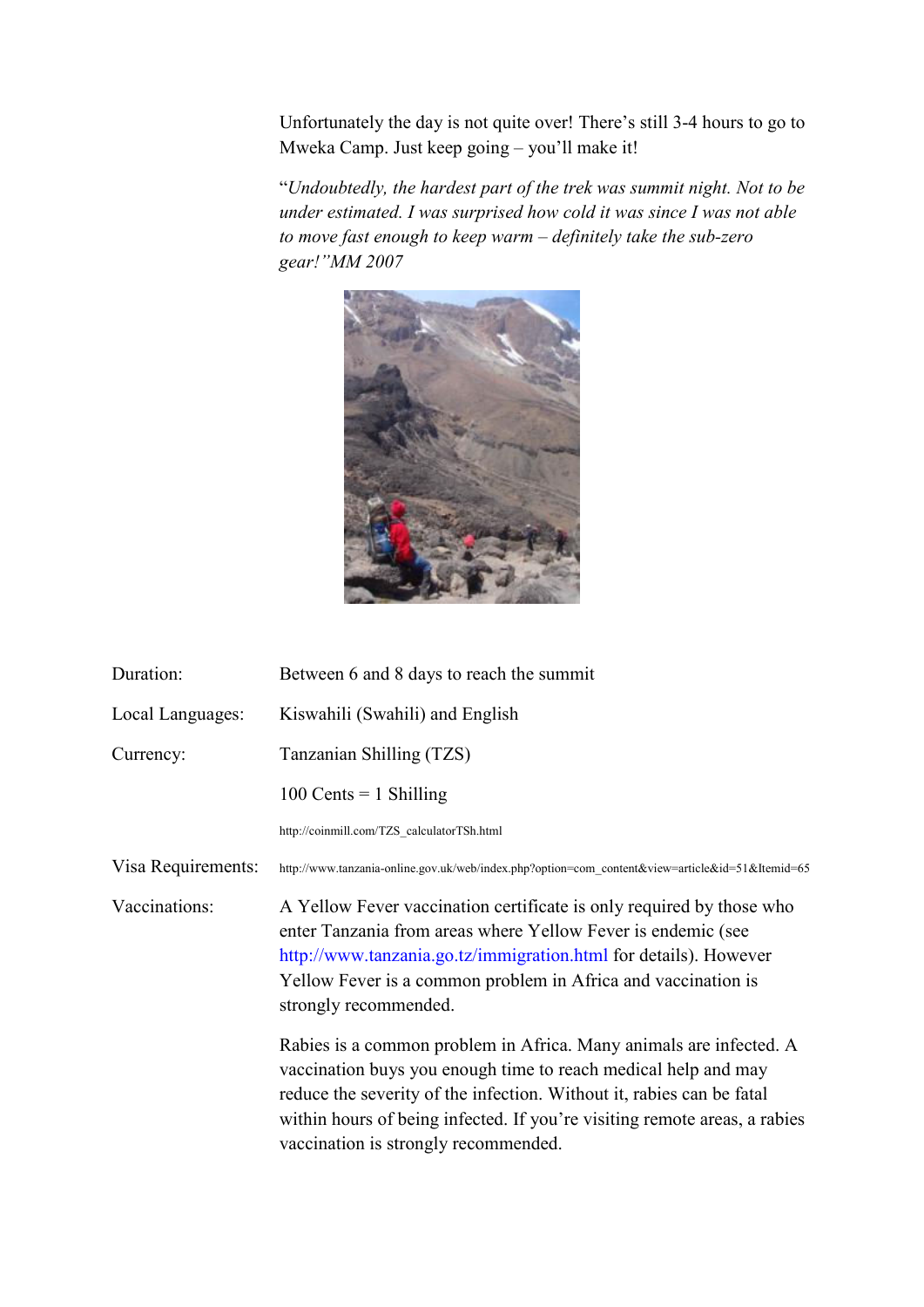Evacuation:



The local Tanzanian guides are knowledgeable, attentive and strong. If you're able to walk they can get you off the mountain safely. Many have been trained in the diagnosis and treatment of life threatening conditions such as HAPE and HACE. Importantly, they all know the importance of the mantra "Descend, Descend, Descend" in these situations! Most trekking companies carry a cylinder of supplemental oxygen or a portable hyperbaric chamber for those suffering from HAPE or HACE. Fortunately, Kili's steep ascent profile and good paths make it possible to descend quickly. HAPE and HACE victims often improve quickly. Sometimes just a few hundred metres of descent is enough to reverse the effects of altitude. Many, diagnosed with life threatening conditions reach the park gates eager to climb again!

If you're organising a rescue make sure that the victim is accompanied by at least two people – one to guide and carry equipment and a second who can go for help in case there are difficulties. Encourage them to use trekking poles, especially if they're slow and unsteady – they can make life a lot easier.

Unfortunately a helicopter rescue is not an option on Kili! For those who can't walk, the only alternative is the portable stretcher. In experienced hands these devices are lifesavers and can ferry the sick and injured to the park gates very quickly. Before leaving its vital that the victim is warm and dry. Wet weather is common lower down the mountain and waterproofs are essential. Add an insulating mattress too - the ride can be a bumpy one! Water, food and a day's medication are also essential. Finally, make sure that radio contact has been made with the park officials. This will ensure that there will be an ambulance ready and waiting.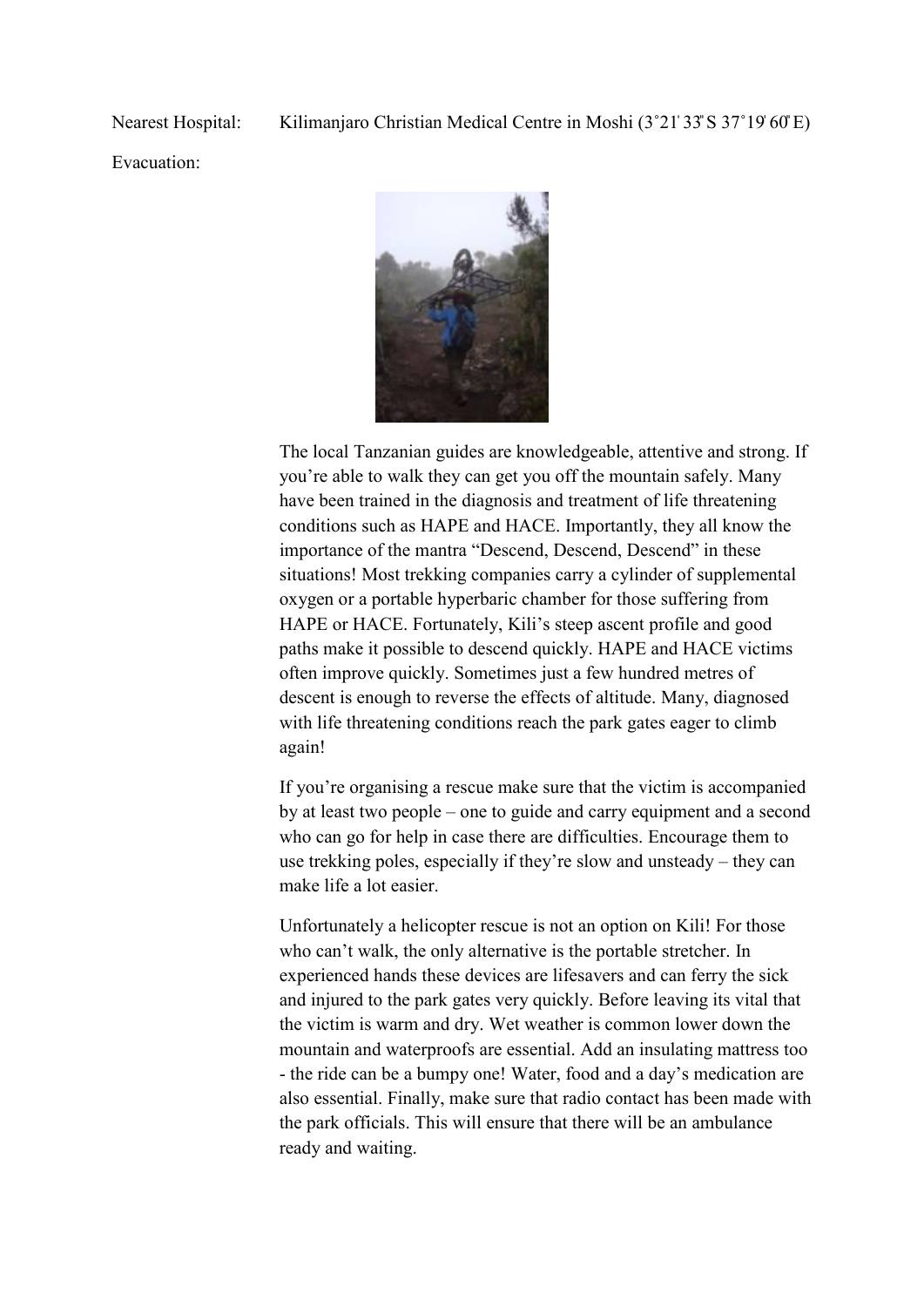Remember – our guides and porters get sick too! Most who work on the mountain are from lowland villages and towns. Unlike those born at altitude these men and women lack genetic "advantages" and are just as prone to HAPE and HACE as anyone else. As employers and human beings, trekkers have a responsibility to treat their guides and porters as they would want to be treated themselves.



| Climbing Seasons: | December to March and July to October                        |
|-------------------|--------------------------------------------------------------|
| Communication:    | Radios are operated by park staff at each camp. Mobile phone |
|                   | reception is very patchy and cannot be relied upon           |



Conditions: Conditions on Kili can change dramatically. All eventualities need to be covered. Within minutes of the sun setting T-shirt and shorts will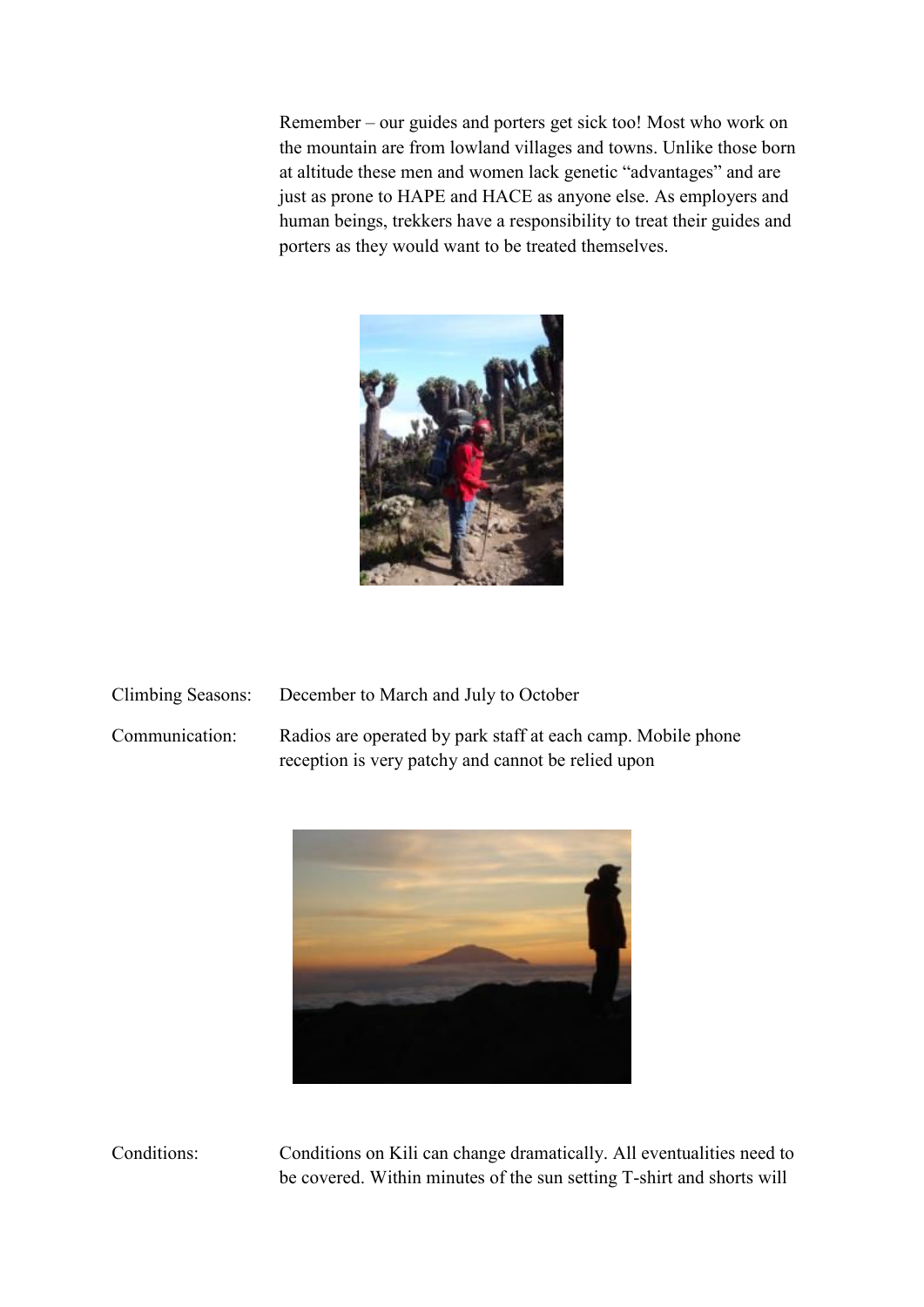need to be swapped for a down jacket and trousers! Nights are cold. Sleeping bags should be rated to -20˚C. However without a good insulating mattress even the best sleeping bags won't offer much protection. A full length inflatable mattress should be one of the first items you pack!

# *"I would leave clean clothes behind in order to take a thicker sleeping mat."MM 2007*

Summit day can be cold. Since your progress will be slowed by the altitude for most of the day, the amount of heat you produce will be limited. Therefore set off wearing your warmest layers and remove them if you get too hot. Boots must be warm. Gaiters will prevent ice and snow from slipping into your boots and melting.

A couple of pairs of dry socks are vital. If you usually suffer with cold hands take a pair of chemical hand warmers to get you through the coldest part of the night. Water bottles will freeze so drink plenty before setting off and store a small bottle (1 litre or less) inside your jacket for the journey.

Below the clouds rain showers are common. Always pack a set of lightweight waterproofs in your day sack!



Temperature:  $20-30^{\circ}C$  (day)  $0-20^{\circ}C$  (night)

*"What was the biggest surprise? How cold it was at night from day one!" TG 2007.*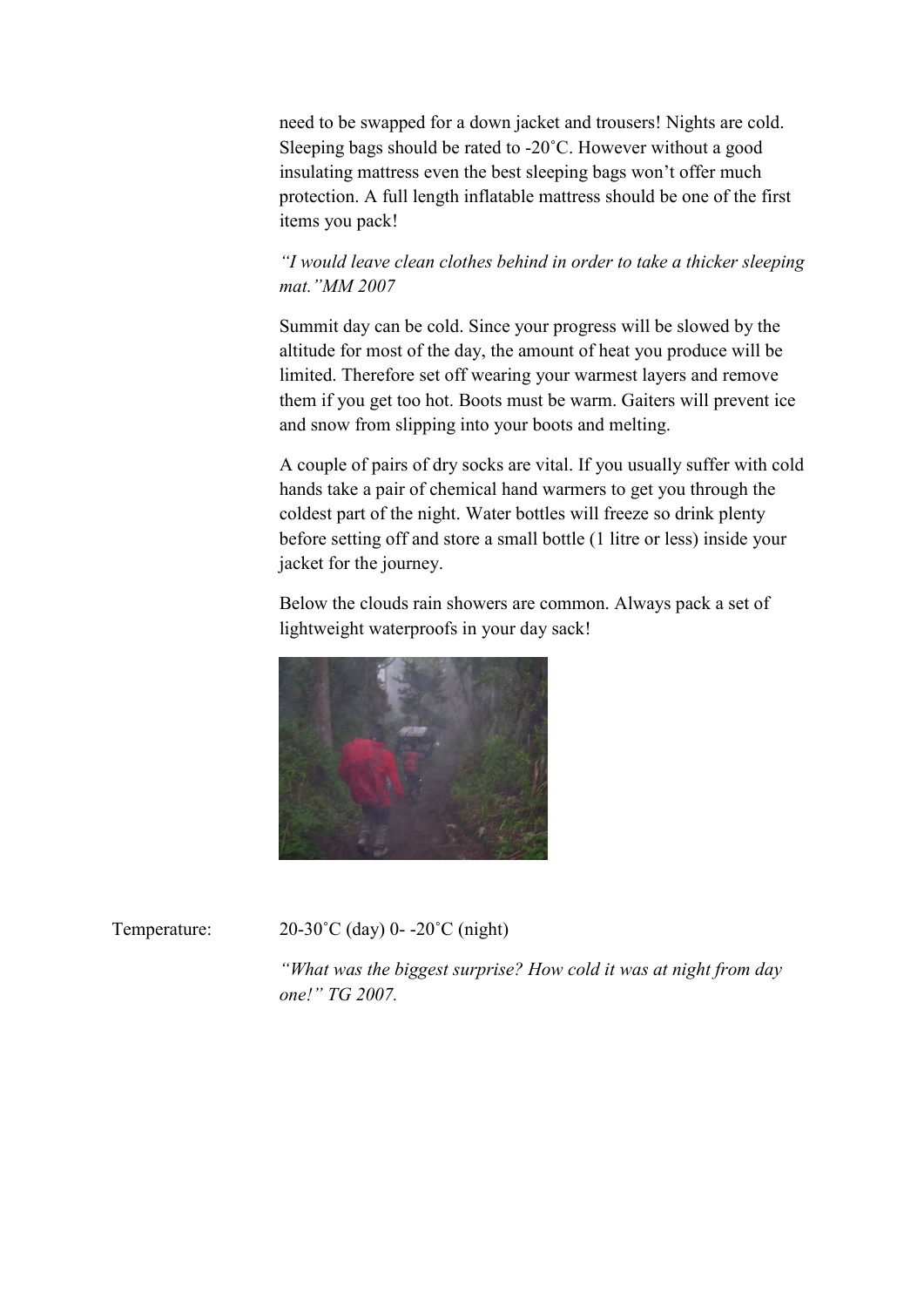

Technical Difficulty: Mainly walking, with short sections of easy scrambling on the Barranco Wall. Climbing harness, helmet and ropes are not required.

Dangers: Electrocution – Electrical connections and wiring in hotels should be treated with the utmost caution. Sockets are often poorly attached and the wiring in plugs can be loose. Switch off all sockets before inserting or removing plugs.

> HIV/AIDS - In 2006, the UNAIDS/WHO working group estimated that approximately 1,300,000 adults aged 15 years or over were living with HIV/AIDS in Tanzania. This represents 6.5 % of the adult population and is considerably higher than the incidence of HIV/AIDS in the UK and other parts of Western Europe (0.2%). The incidence of HIV/AIDS and other sexually transmitted diseases are likely to be considerably higher amongst sex workers based in and around Arusha and Moshi. Use barrier contraception, or better still, refrain from sexual contact altogether.

*"If not with your regular partner, the only form of safe sex in sub Sahara Africa is on your own, under a mosquito net, wearing a condom and some would add also wearing rubber gloves" DH 2008.* 

Road Traffic Accidents (RTA's) – RTA's are the commonest cause of death or serious injury in visitors to Tanzania. Avoid overcrowded buses and taxis wherever possible and be aware that vehicles and drivers may not match up to normal western standards!

Sanitation – At present, the toilet facilities on Kili are a real concern and may, in the future, pose a significant risk to health. Poor management of human waste, large numbers of visitors and the limited availability of water mean that there is a real risk of acquiring a viral or bacterial infection on the mountain. Despite this, the local kitchen teams are often magnificent and maintain an extraordinary level of cleanliness in difficult circumstances. In return we owe it to them to